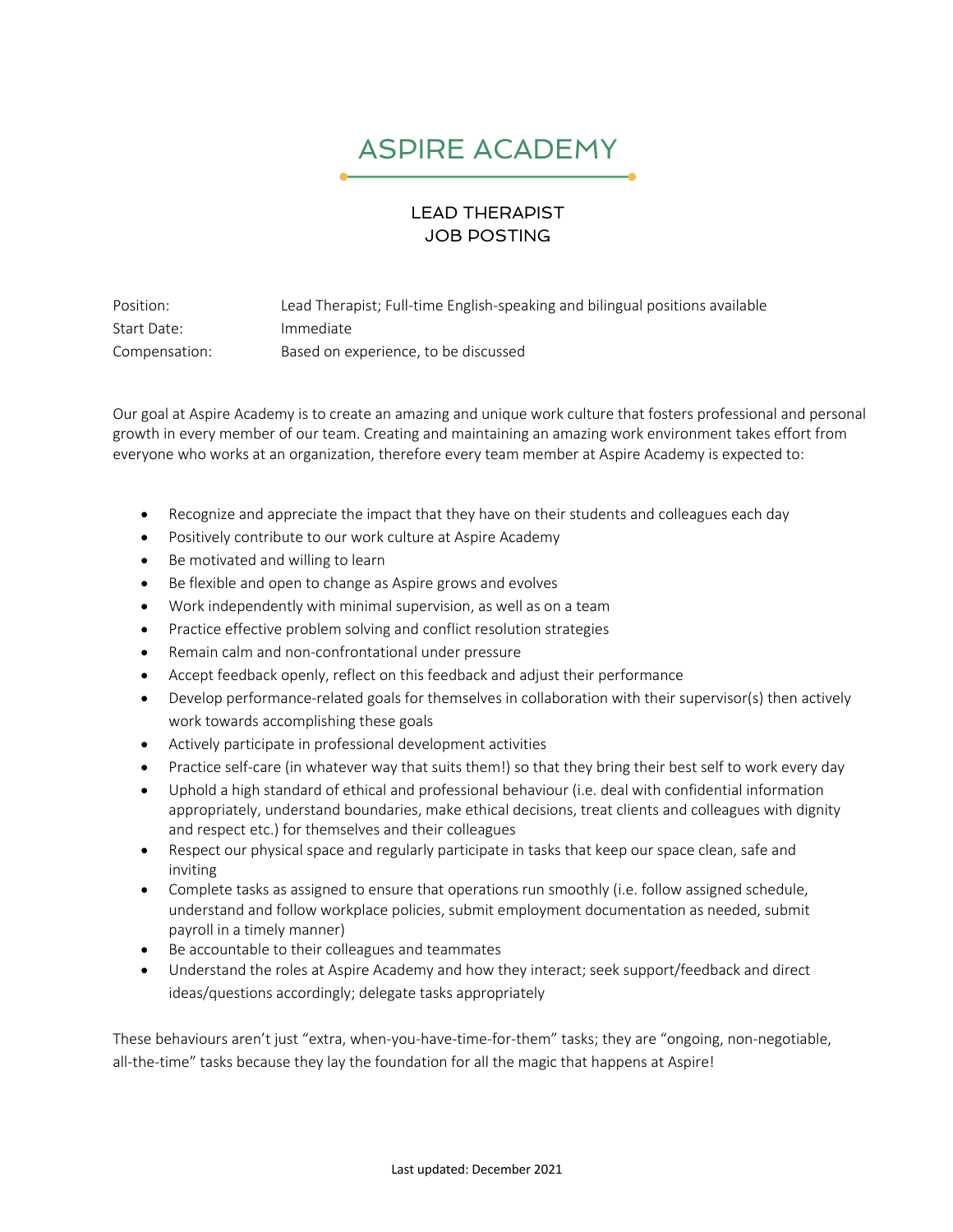At Aspire Academy, our Lead Therapists work collaboratively with our Senior Therapists and Teachers to guide the work of our Educational Therapists. Our unique approach to group learning incorporates a number of different teaching styles (i.e. small group, triadic, dyadic, one-on-one) and requires our team to work in a variety of capacities each day. In order to create an optimal learning environment for our students, our Lead Therapists must think on their feet, problem solve on the spot, and work flexibly and collaboratively as a team. In addition to the behaviours listed above, a Lead Therapists at Aspire:

- Works within a specific classroom/group; in collaboration with the Teacher, directly under the guidance of their assigned Senior Therapist
- Mentors the small team of Educational Therapists and Teacher that work within their classroom/ group by providing ongoing support, guidance and training
- Supports and assists with the day-to-day happenings in the classroom/group in order to ensure the program runs as smoothly as possible by;
	- o Playing an active role in program implementation: delivering instruction to students, collecting and graphing data, assessing motivation, preferences and effectiveness of reinforcers, participating in classroom planning, organizing activities, gathering and preparing teaching materials etc.)
	- o Coordinating classroom support by making sure that appropriate amount of support is given to the students (based on the activity, students needs etc.), while also ensuring that students are given opportunity to develop independence
- Works under the guidance and supervision of their assigned Senior Therapist(s) by;
	- o Ensuring that programs are being implemented as designed by the Senior Therapist by;
		- § Having a solid understanding of the individualized goals for each student
		- **Ensuring that program materials are available as needed**
		- Preparing data sheets and ensuring that data is being collected and graphed
		- § Working collaboratively with the Teacher to ensure that the classroom setup, structure and lesson plans foster optimal programming for the students based on their individualized program goals
		- § Providing ABA-related support and guidance to the Teacher and Educational **Therapists**
	- o Seeking support, guidance and clarification from the Senior Therapist as needed
	- o Actively participating in regular supervision meetings with the Senior Therapist
- Organizes and maintains a binder for each student that includes program details, data sheets and skill tracking sheets by;
	- o Creating data sheets for new programs as they are added
	- o Updating data sheets and skill tracking sheets as targets are mastered (i.e. highlighting mastered targets, adding new targets etc.)
	- o Ensuring that the binder and data sheets are organized at all times for easy review by the Senior Therapist
- Collaborates with Educational Therapist and Teacher to complete assessments for new students; provide organized assessment results to Senior Therapist
- Collaborates with Teacher and Senior Therapist to complete Progress Reports, Report Cards and Individualized Education Plans (IEPs) and participate in Progress Meetings and IEP Meetings as directed